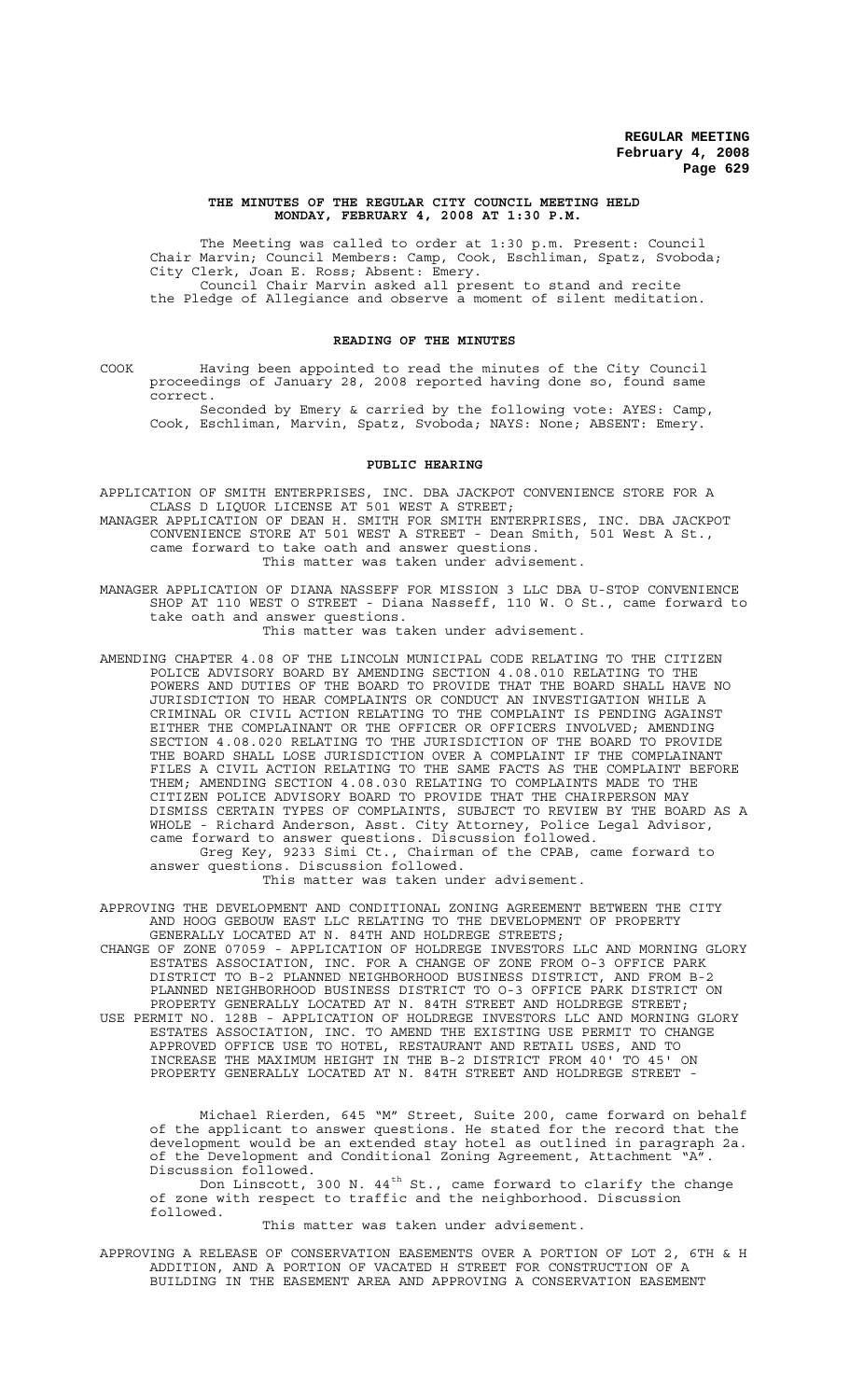> AGREEMENT GRANTING A CONSERVATION EASEMENT OVER LOT 7 AND LOTS 9-12, BLOCK 141, ORIGINAL PLAT LINCOLN - Michael Rierden, 645 "M" Street, Suite 200, came forward on behalf of TMCO Investments, 507 J Street, for an expansion of their business.

This matter was taken under advisement.

AMENDING ARTICLE IV, MEMBERSHIP, OF THE BYLAWS OF THE VETERANS MEMORIAL GARDEN ADVISORY COUNCIL TO DELETE THE TERM LIMIT PROVISION - Terry Genrich, Parks & Recreation Dept., came forward to answer questions. This matter was taken under advisement.

APPROVING A LEASE AGREEMENT BETWEEN THE CITY AND LAMAR COMPANIES FOR OUTDOOR ADVERTISING ON THE CITY OWNED BILLBOARD GENERALLY LOCATED AT 27TH AND Y STREETS - Terry Genrich, Parks & Recreation Dept., came forward to answer questions and stated Lamar Companies will pay \$6,000 annually. Discussion followed.

This matter was taken under advisement.

DESIGNATING THE CITY OF LINCOLN AS A PRESERVE AMERICA COMMUNITY AS A MEANS TO SUPPORT PRESERVATION, ECONOMIC DEVELOPMENT, AND COMMUNITY REVITALIZATION OF HISTORIC RESOURCES - Lynn Johnson, Director of Parks & Recreation, came forward to explain that this resolution can be a tourism tool and allow access to apply for Federal grant funds.

Mike Morosin, 1500 N. 15<sup>th</sup> St., came forward in support. This matter was taken under advisement.

SUPPORTING PASSAGE OF LB 235 WITH ITS FINANCIAL INCENTIVES BY THE STATE LEGISLATURE TO ENCOURAGE FILM PRODUCTION WITHIN THE STATE OF NEBRASKA - Council Chair Dan Marvin spoke on behalf of this Legislative Bill in support.

This matter was taken under advisement.

ADOPTING THE LES 2008 RATE SCHEDULES, SERVICE REGULATIONS, AND COST ANALYSIS SUMMARY PROVIDING FOR A SYSTEM AVERAGE INCREASE OF 5.5 PERCENT, TO BE EFFECTIVE MARCH 1, 2008 - Terry Bundy, Administrator and CEO of Lincoln Electric System, came forward to answer questions. Discussion followed. Todd Hall, Vice President of Consumer Services with LES, came forward to present a slide show and answer questions. Discussion followed.

w...<br>W. Cecil Steward, 125 N. 11<sup>th</sup> St., came forward in support. Discussion followed.

Charlie Swingle, 1015 D St., #6, came forward in support. Steve Osborn, 2250 Lynnridge Circle, came forward in opposition and to comment on the cost of electricity vs. gas.

Dan Schlitt, 2600 C St., came forward in support.

Bob Caldwell, 6100 Luann Ln., came forward representing Lincoln Employers Coalition in opposition and to propose a 4.5% increase instead. Discussion followed.

Russell Miller, 341 S.  $52^{\text{nd}}$  St., came forward in support.

Coby Mach, Executive Director of LIBA, came forward in opposition and suggested a 4% increase instead. Discussion followed.

André Mick, LIBA, was on hand for questioning.

Fred Hoke, Government Affairs Dir. for the Home Builders Association, came forward in opposition.

Mark Hunzeker, 600 Wells Fargo Center, 1248 O Street, came forward representing the Home Builders Association in opposition and suggested a rate freeze instead.

Stuart Long, 4412 NW 49<sup>th</sup> St., came forward in support stating electricity is a bargain in Lincoln and suggested an increase of 6%. Discussion followed.

Steve Larrick, 920 S.  $8^{\text{th}}$  St., came forward in support.

Foster Collins, 2100 Calvert St., came forward representing the Bluestem Branch of the Sierra Club in support. Discussion followed. Ken Reitan, 2310 S. Canterbury Ln., representing the Wachiska Audubon Society of Southeast Nebraska, came forward in support.

Curt Donaldson, 2860 R St., came forward in support of geothermal energy. Discussion followed.

Mary Harding, 1919 D St., came forward in support to implement energy efficient measures.

John Carlini, 712 S.  $11^{\text{th}}$  St., came forward in support. Mike Morosin, 1500 N. 15<sup>th</sup> St., came forward in support. Mr. Bundy and Mr. Hall came forward for rebuttal.

This matter was taken under advisement.

# **\*\* END OF PUBLIC HEARING \*\***

**TOOK BREAK 5:26 P.M. RECONVENED 5:38 P.M.**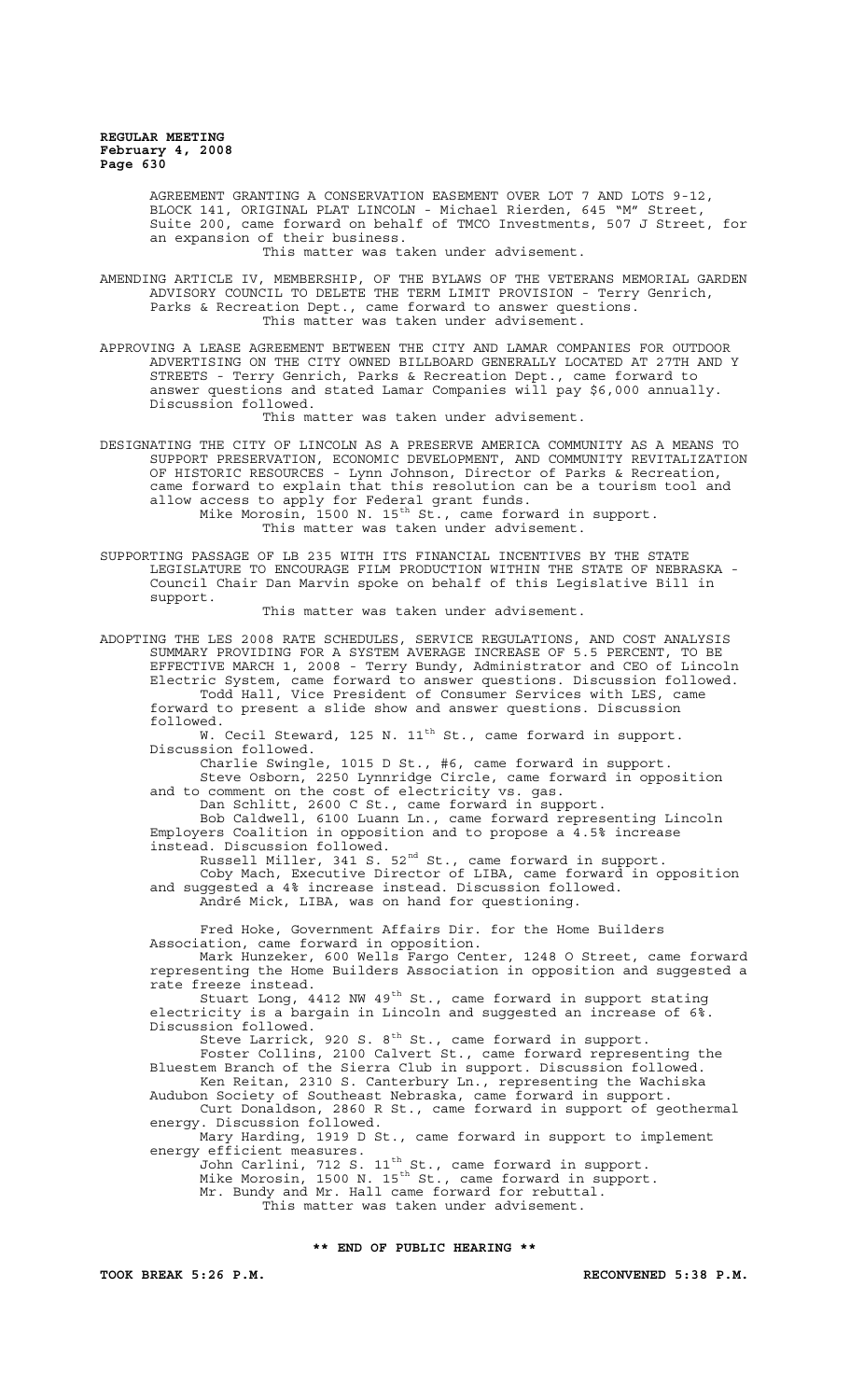# **COUNCIL ACTION**

## **LIQUOR RESOLUTIONS**

APPLICATION OF SMITH ENTERPRISES, INC. DBA JACKPOT CONVENIENCE STORE FOR A CLASS D LIQUOR LICENSE AT 501 WEST A STREET - CLERK read the following resolution, introduced by Jon Camp, who moved its adoption for approval: A-84703 BE IT RESOLVED by the City Council of the City of Lincoln, Nebraska: That after hearing duly had as required by law, consideration of

the facts of this application, the Nebraska Liquor Control Act, and the pertinent City ordinances, the City Council recommends that the application of Smith Enterprises, Inc. dba Jackpot Convenience Store for a Class "D" liquor license at 501 West A Street, Lincoln, Nebraska, for the license period ending April 30, 2008, be approved with the condition that the premise complies in every respect with all city and state regulations. The City Clerk is directed to transmit a copy of this resolution to the Nebraska Liquor Control Commission.

Introduced by Jon Camp

Seconded by Svoboda & carried by the following vote: AYES: Camp, Cook, Eschliman, Marvin, Spatz, Svoboda; NAYS: None; ABSENT: Emery.

MANAGER APPLICATION OF DEAN H. SMITH FOR SMITH ENTERPRISES, INC. DBA JACKPOT CONVENIENCE STORE AT 501 WEST A STREET - CLERK read the following

resolution, introduced by Jon Camp, who moved its adoption for approval: A-84704 WHEREAS, Smith Enterprises, Inc. dba Jackpot Convenience

Store located at 501 West A Street, Lincoln, Nebraska has been approved for a Retail Class "D" liquor license, and now requests that Dean H. Smith be named manager;

WHEREAS, Dean H. Smith appears to be a fit and proper person to manage said business.

NOW, THEREFORE, BE IT RESOLVED by the City Council of the City of Lincoln, Nebraska:

That after hearing duly had as required by law, consideration of the facts of this application, the Nebraska Liquor Control Act, and the pertinent City ordinances, the City Council recommends that Dean H. Smith be approved as manager of this business for said licensee. The City Clerk is directed to transmit a copy of this resolution to the Nebraska Liquor Control Commission.

Introduced by Jon Camp Seconded by Svoboda & carried by the following vote: AYES: Camp, Cook, Eschliman, Marvin, Spatz, Svoboda; NAYS: None; ABSENT: Emery.

MANAGER APPLICATION OF DIANA NASSEFF FOR MISSION 3 LLC DBA U-STOP CONVENIENCE SHOP AT 110 WEST O STREET - CLERK read the following resolution,

introduced by Jon Camp, who moved its adoption for approval: A-84705 WHEREAS, Mission 3 LLC dba U-Stop Convenience Shop located at 110 West O Street, Lincoln, Nebraska has been approved for a Retail Class "D" liquor license, and now requests that Diana Nasseff be named manager;

WHEREAS, Diana Nasseff appears to be a fit and proper person to manage said business.

NOW, THEREFORE, BE IT RESOLVED by the City Council of the City of Lincoln, Nebraska:

That after hearing duly had as required by law, consideration of the facts of this application, the Nebraska Liquor Control Act, and the pertinent City ordinances, the City Council recommends that Diana Nasseff be approved as manager of this business for said licensee. The City Clerk is directed to transmit a copy of this resolution to the Nebraska Liquor Control Commission.

Introduced by Jon Camp Seconded by Svoboda & carried by the following vote: AYES: Camp, Cook, Eschliman, Marvin, Spatz, Svoboda; NAYS: None; ABSENT: Emery.

# **ORDINANCES - 2ND READING & RELATED RESOLUTIONS (as required)**

AMENDING CHAPTER 4.08 OF THE LINCOLN MUNICIPAL CODE RELATING TO THE CITIZEN POLICE ADVISORY BOARD BY AMENDING SECTION 4.08.010 RELATING TO THE POWERS AND DUTIES OF THE BOARD TO PROVIDE THAT THE BOARD SHALL HAVE NO JURISDICTION TO HEAR COMPLAINTS OR CONDUCT AN INVESTIGATION WHILE A CRIMINAL OR CIVIL ACTION RELATING TO THE COMPLAINT IS PENDING AGAINST EITHER THE COMPLAINANT OR THE OFFICER OR OFFICERS INVOLVED; AMENDING SECTION 4.08.020 RELATING TO THE JURISDICTION OF THE BOARD TO PROVIDE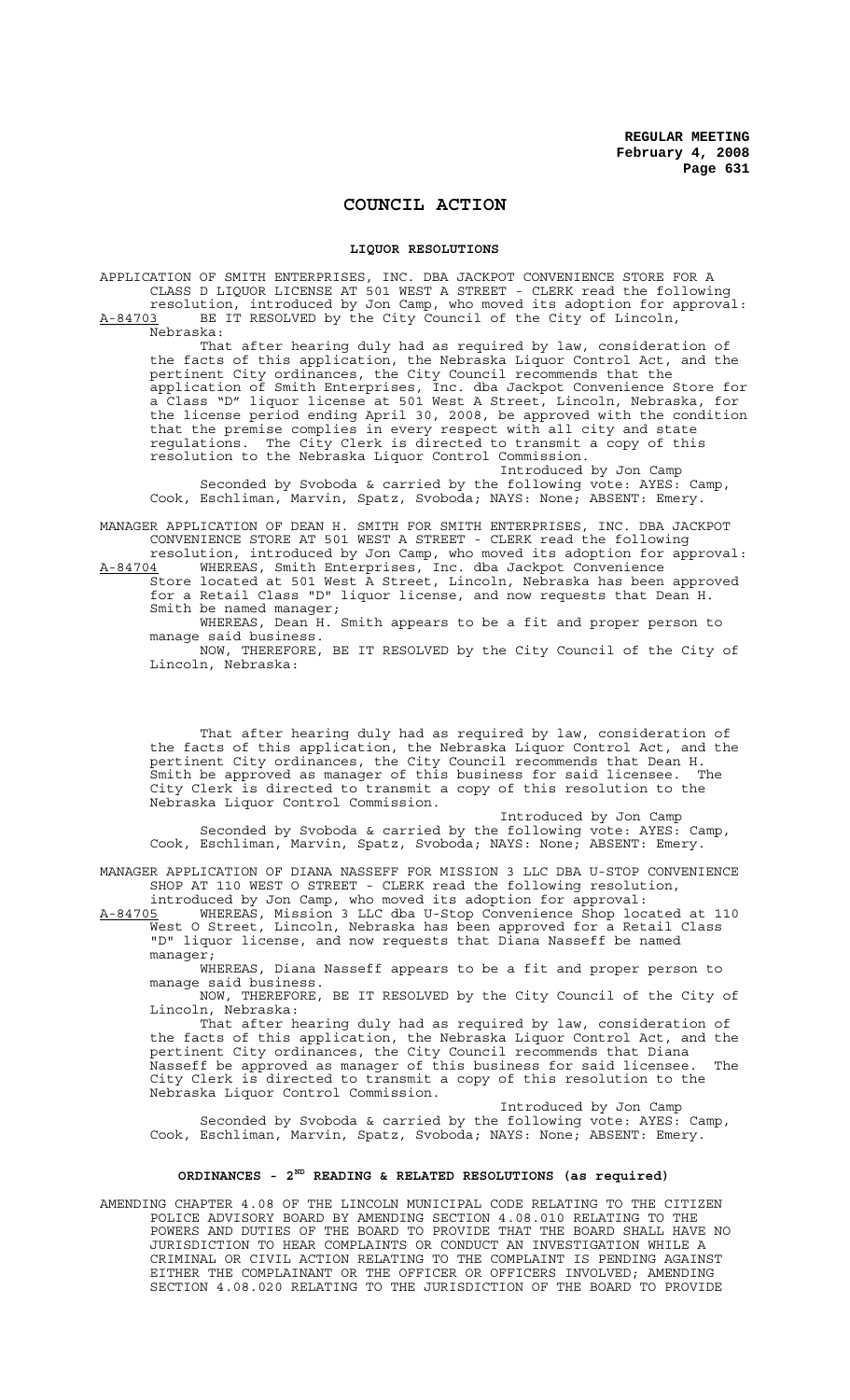THE BOARD SHALL LOSE JURISDICTION OVER A COMPLAINT IF THE COMPLAINANT FILES A CIVIL ACTION RELATING TO THE SAME FACTS AS THE COMPLAINT BEFORE THEM; AMENDING SECTION 4.08.030 RELATING TO COMPLAINTS MADE TO THE CITIZEN POLICE ADVISORY BOARD TO PROVIDE THAT THE CHAIRPERSON MAY DISMISS CERTAIN TYPES OF COMPLAINTS, SUBJECT TO REVIEW BY THE BOARD AS A WHOLE - CLERK read an ordinance, introduced by Jonathan Cook, amending Chapter 4.08 of the Lincoln Municipal Code relating to the Citizen Police Advisory Board by amending Section 4.080.010 relating to the powers and duties of the Board to provide that the Board shall have no jurisdiction to hear complaints or conduct an investigation while a criminal or civil action relating to the complaint is pending against either the complainant or the officer or officers involved; amending Section 4.08.020 relating to the jurisdiction of the Board to provide the Board shall lose jurisdiction over a complaint if the complainant files a civil action relating to the same facts as the complaint before them; amending Section 3.08.030 relating to complaints made to the Citizen Police Advisory Board to provide that the chairperson may dismiss certain types of complaints, subject to review by the Board as a whole; and repealing Sections 4.08.010, 4.08.020, and 4.08.030 of the Lincoln Municipal Code as hitherto existing, the second time.

- APPROVING THE DEVELOPMENT AND CONDITIONAL ZONING AGREEMENT BETWEEN THE CITY AND HOOG GEBOUW EAST LLC RELATING TO THE DEVELOPMENT OF PROPERTY GENERALLY LOCATED AT N. 84TH AND HOLDREGE STREETS. (RELATED ITEMS: 08R-24, 08-7, 08R-25)
- CHANGE OF ZONE 07059 APPLICATION OF HOLDREGE INVESTORS LLC AND MORNING GLORY ESTATES ASSOCIATION, INC. FOR A CHANGE OF ZONE FROM O-3 OFFICE PARK DISTRICT TO B-2 PLANNED NEIGHBORHOOD BUSINESS DISTRICT, AND FROM B-2 PLANNED NEIGHBORHOOD BUSINESS DISTRICT TO O-3 OFFICE PARK DISTRICT ON PROPERTY GENERALLY LOCATED AT N. 84TH STREET AND HOLDREGE STREET. (RELATED ITEMS: 08R-24, 08-7, 08R-25) - CLERK read an ordinance, introduced by Jonathan Cook, amending the Lincoln Zoning District Maps attached to and made a part of Title 27 of the Lincoln Municipal Code, as provided by Section 27.05.020 of the Lincoln Municipal Code, by changing the boundaries of the districts established and shown thereon, the second time.
- USE PERMIT NO. 128B APPLICATION OF HOLDREGE INVESTORS LLC AND MORNING GLORY ESTATES ASSOCIATION, INC. TO AMEND THE EXISTING USE PERMIT TO CHANGE APPROVED OFFICE USE TO HOTEL, RESTAURANT AND RETAIL USES, AND TO INCREASE THE MAXIMUM HEIGHT IN THE B-2 DISTRICT FROM 40' TO 45' ON PROPERTY GENERALLY LOCATED AT N. 84TH STREET AND HOLDREGE STREET. (RELATED ITEMS: 08R-24, 08-7, 08R-25)

## **PUBLIC HEARING RESOLUTIONS**

APPROVING A RELEASE OF CONSERVATION EASEMENTS OVER A PORTION OF LOT 2, 6TH & H ADDITION, AND A PORTION OF VACATED H STREET FOR CONSTRUCTION OF A BUILDING IN THE EASEMENT AREA AND APPROVING A CONSERVATION EASEMENT AGREEMENT GRANTING A CONSERVATION EASEMENT OVER LOT 7 AND LOTS 9-12, BLOCK 141, ORIGINAL PLAT LINCOLN - CLERK read the following resolution, introduced by Jonathan Cook, who moved its adoption:

A-84706 WHEREAS, in 2001 the City conveyed a portion of vacated H Street to TMCO Investments subject to the retention of a conservation easement over said vacated H Street; and

WHEREAS, by an Agreement dated December 27, 2004 between TMCO Investments and the City of Lincoln, TMCO Investments granted the City of Lincoln a conservation easement over a portion of Lot 2, 6th & H Addition, Lincoln, Lancaster County, Nebraska to protect the existing floodplain; and

WHEREAS, TMCO Investments has requested the City to release the conservation easement TMCO granted to the City over Lot 2, 6th & H Addition and over a portion of vacated H Street, in order to construct a building within the easement area; and

WHEREAS, the City Council finds that, if TMCO Investments agrees to grant the City an equivalent conservation easement to replace the easement area proposed to be released, the conservation easement over Lot 2, 6th & H Addition and the retained conservation easement over a portion of vacated H Street are no longer needed to achieve the conservation purposes for which it was created; and

WHEREAS, TMCO Investments, in consideration of said release, is willing to enter into the Conservation Easement Agreement attached hereto marked as Attachment "A" to provide an equivalent conservation easement at an alternate location.

NOW, THEREFORE, BE IT RESOLVED by the City Council of the City of Lincoln, Nebraska:<br>1. That,

1. That, the Conservation Easement granted by TMCO Investments to the City of Lincoln over Lot 2, 6th & H Addition approved by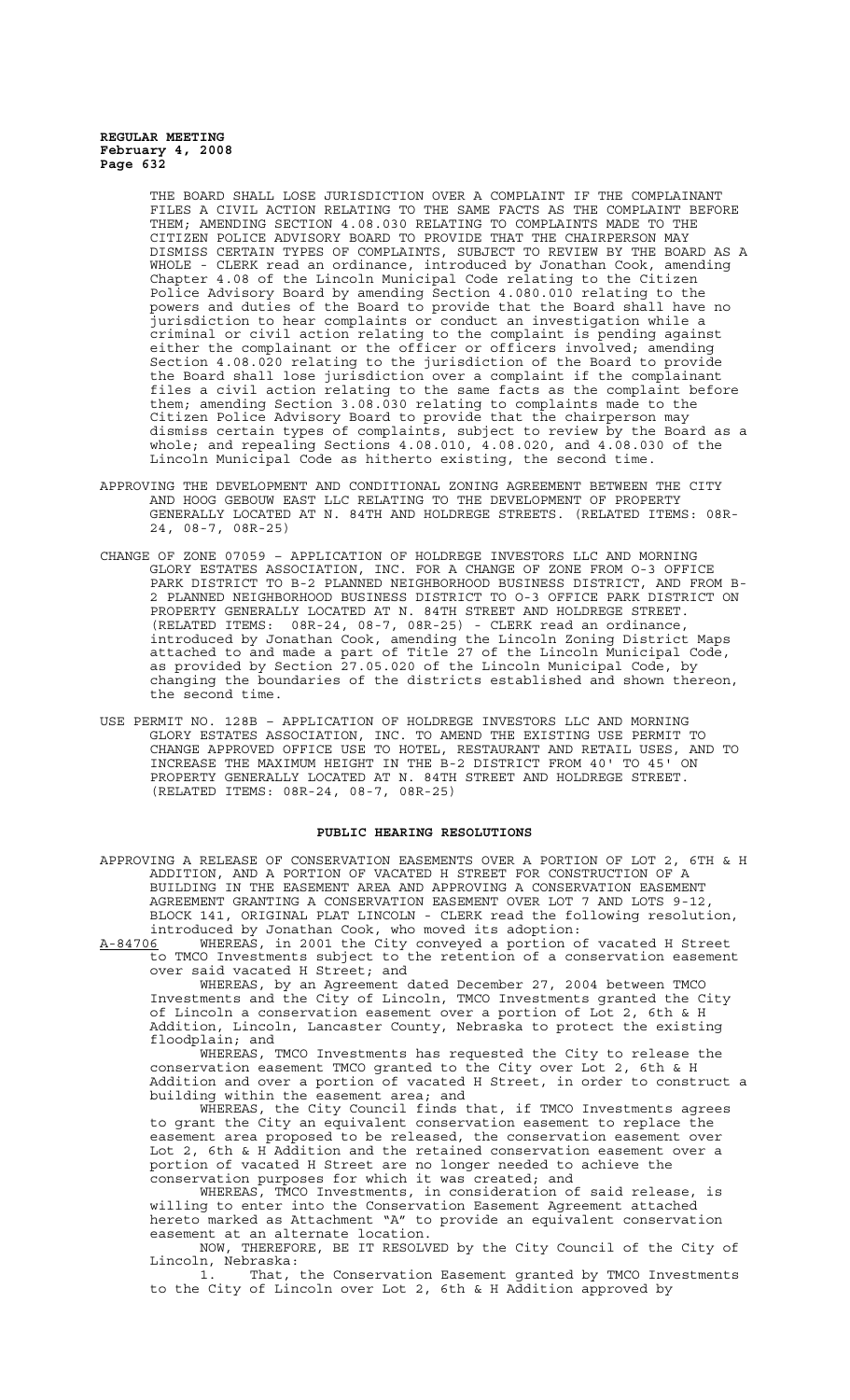Executive Order No. 72082 is hereby released.<br>2. That the retained conservation easement over all of vacated 2. That the retained conservation easement over all of vacated H Street as vacated by Ordinance No. 17799 except for the west 198.51 feet of the south 37.5 feet as measured along the south line is hereby released.

3. That the Conservation Easement Agreement (Attachment "A") between TMCO Investments and the City of Lincoln, Nebraska is hereby approved and the Mayor is authorized to execute said Agreement on behalf of the City of Lincoln. Said Agreement grants the City a conservation easement over portions of Lot 7 and Lots 9 - 12, Block 141, Original Plat, Lincoln, Lancaster County, Nebraska.

4. That the City Clerk is directed to file this Resolution with the Register of Deeds, filing fees to be paid in advance by TMCO Investments. The Resolution shall be filed against Lot 2, 6th & H Addition, Lincoln, Lancaster County, Nebraska, and against Lots 7, 9, 10, 11, and 12, Block 141, Original Plat of Lincoln, Lancaster County, Nebraska.

Introduced by Jonathan Cook Seconded by Svoboda & carried by the following vote: AYES: Camp, Cook, Eschliman, Marvin, Spatz, Svoboda; NAYS: None; ABSENT: Emery.

ACCEPTING THE REPORT OF NEW AND PENDING CLAIMS AGAINST THE CITY AND APPROVING DISPOSITION OF CLAIMS SET FORTH FOR THE PERIOD OF JANUARY 1 - 15, 2008 - CLERK read the following resolution, introduced by Jonathan Cook, who

moved its adoption:<br>A-84707 BE IT RESOLVE BE IT RESOLVED by the City Council of the City of Lincoln, Nebraska:

That the claims listed in the attached report, marked as Exhibit "A", dated January 16, 2008, of various new and pending tort claims filed against the City of Lincoln with the Office of the City Attorney or the Office of the City Clerk, as well as claims which have been disposed of, are hereby received as required by Neb. Rev. Stat. § 13-905 (Reissue 1997). The dispositions of claims by the Office of the City Attorney, as shown by the attached report, are hereby approved:

| DENIED                       |        | ALLOWED/SETTLED       |              |
|------------------------------|--------|-----------------------|--------------|
| Joshua A. Hopeman            | NAS*   | Mildred Sweet         | 475.00<br>Ŝ. |
| Robert Hraban                |        | Esperanza Contreras   | 1,745.00     |
| & Barbara Hraban             | NAS*   | Anthony P. Bayer      | 5,300.00     |
| Joe Weyand                   |        | Ryan Moore            | 1,100.00     |
| & Judy Weyand                | NAS*   | Leon Deunk/           |              |
| Gary L. Nichelson<br>\$85.00 |        | L&R Building & Supply | 744.91       |
| LeRoy Juengel                | 300.00 | Gene Kavanaugh        | 450.00       |
| Timothy D. Loker             | NAS*   | Adem Mustafic         | 4,181.90     |
| Lawrence M. Carranza         | NAS*   | John R. Wilson        | 616.99       |
| Scott Elston                 | NAS*   | Michael Matthews      | 100.00       |
| June Taylor                  | NAS*   |                       |              |

\* No Amount Specified.

The City Attorney is hereby directed to mail to the various claimants listed herein a copy of this resolution which shows the final disposition of their claim.

Introduced by Jonathan Cook Seconded by Svoboda & carried by the following vote: AYES: Camp, Cook, Eschliman, Marvin, Spatz, Svoboda; NAYS: None; ABSENT: Emery.

AMENDING ARTICLE IV, MEMBERSHIP, OF THE BYLAWS OF THE VETERANS MEMORIAL GARDEN ADVISORY COUNCIL TO DELETE THE TERM LIMIT PROVISION - CLERK read the following resolution, introduced by Jonathan Cook, who moved its

:adoption<br>A-84708 WHE A-84708 <sup>I</sup> WHEREAS, the City of Lincoln created the Veterans Memorial Garden Advisory Council to carry out the duties assigned to it in Resolution No. A-77004;

WHEREAS, the Bylaws of the Veterans Memorial Garden Council were adopted by Resolution No. A-81803 on November 18, 2002; and

WHEREAS, Article IV, Membership, of the Bylaws limits the terms of membership on the Council to two consecutive terms or six consecutive years; and

WHEREAS, the Advisory Council desires to amend Article IV -

Membership of the Bylaws by deleting the term limit provisions. NOW, THEREFORE, BE IT RESOLVED by the City Council of the City of

Lincoln, Nebraska:

That Section 1 of Article IV of the Bylaws of the City of Lincoln Veterans Memorial Garden Council be and it hereby is amended to read as follows:

ARTICLE IV - MEMBERSHIP

Section 1. The Council shall consist of eleven members. Seven members shall be veterans. Four members need not be veterans.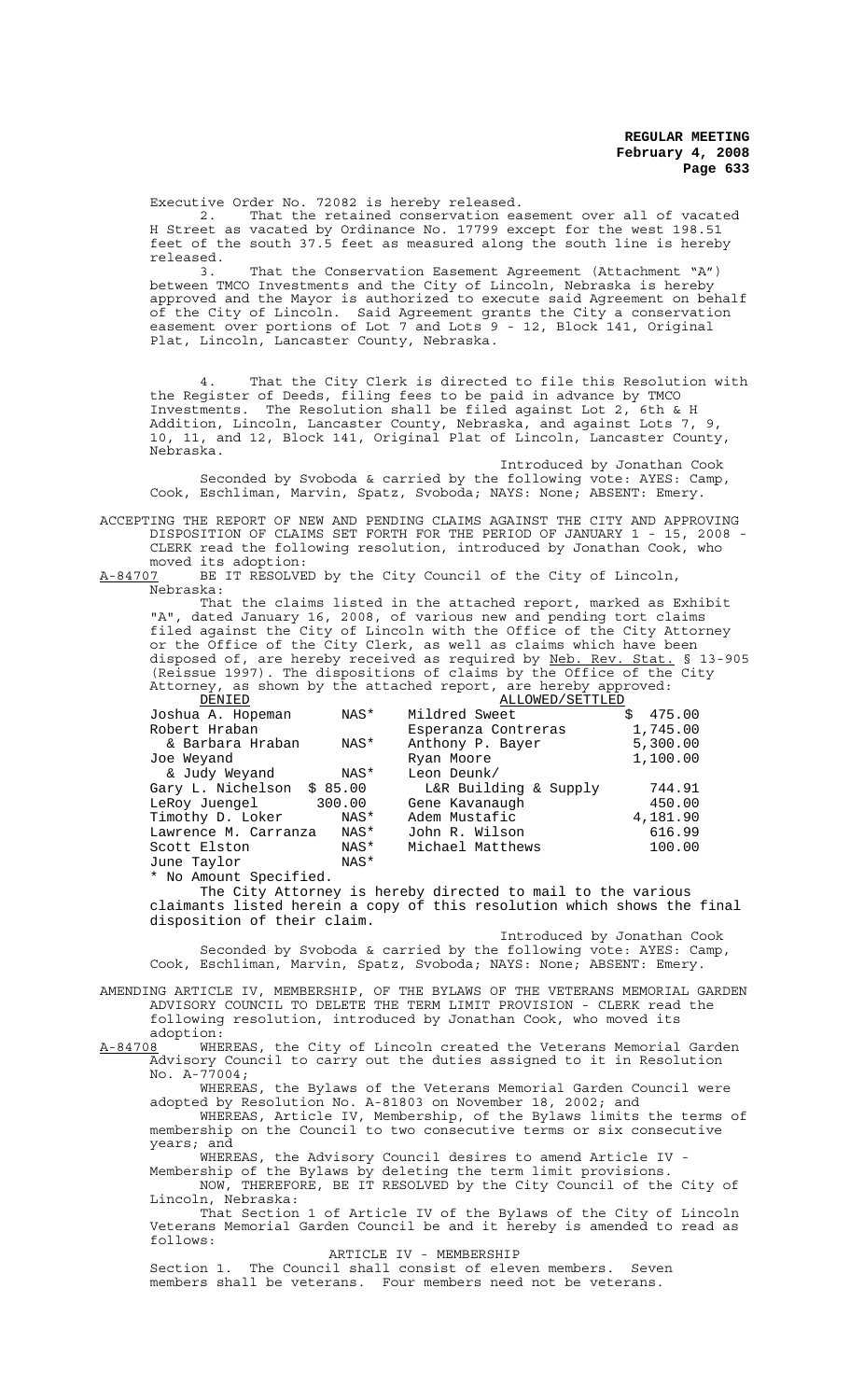All members shall serve without compensation. All members of the Council shall be appointed for a three-year term, except for initial appointments, which may be for terms of one, two or three years. At the end of a term members may be reappointed for <del>an</del> additional three-year terms. However, no member shall serve more than two consecutive terms or six consecutive years. Vacancies occurring on the Council shall be filled in the same manner as provided for in the original appointment. An individual appointed to fill a vacancy on the Council shall serve out the remainder of term of the member they are replacing. That all other provisions of the Bylaws of the City of Lincoln

Veterans Memorial Garden Council shall remain in full force and effect. Introduced by Jonathan Cook Seconded by Svoboda & carried by the following vote: AYES: Camp, Cook, Eschliman, Marvin, Spatz, Svoboda; NAYS: None; ABSENT: Emery.

APPROVING A LEASE AGREEMENT BETWEEN THE CITY AND LAMAR COMPANIES FOR OUTDOOR ADVERTISING ON THE CITY OWNED BILLBOARD GENERALLY LOCATED AT 27TH AND Y STREETS - CLERK read the following resolution, introduced by Jonathan Cook, who moved its adoption:

A-84709 BE IT RESOLVED by the City Council of the City of Lincoln, Nebras ka:

That the attached Lease Agreement between The Lamar Companies and the City of Lincoln, under which The Lamar Companies will lease billboard space for advertising for a one year period on property generally located at 27th and Y Streets, upon the terms and conditions as set forth in said Lease Agreement, is hereby approved and the Mayor is authorized to execute the same on behalf of the City. The City Clerk is directed to transmit one copy of said Lease

Agreement to Lynn Johnson, Director of Parks and Recreation for transmittal to The Lamar Companies.

Introduced by Jonathan Cook Seconded by Svoboda & carried by the following vote: AYES: Camp, Cook, Eschliman, Marvin, Spatz, Svoboda; NAYS: None; ABSENT: Emery.

DESIGNATING THE CITY OF LINCOLN AS A PRESERVE AMERICA COMMUNITY AS A MEANS TO SUPPORT PRESERVATION, ECONOMIC DEVELOPMENT, AND COMMUNITY REVITALIZATION OF HISTORIC RESOURCES - CLERK read the following resolution, introduced by John Spatz, who moved its adoption:

A-84710 WHEREAS, *Preserve America* is a White House initiative developed in A-84710 WHEREAS, Preserve America is a White House initiative developed in<br>cooperation with the Advisory Council on Historic Preservation, the U.S. Department of the Interior, and the U.S. Department of Commerce; and WHEREAS, the City of Lincoln's commitment to understanding and preserving our heritage has been embodied in our community's Comprehensive Plan since the 1970s, and in our zoning code since 1980, as reflected in our designation as a Certified Local Government for historic preservation in 1983; and

WHEREAS, the City of Lincoln shares the goals of the *Preserve America* initiative including sharing knowledge of America's past with our residents and visitors alike, strengthening our community's identity and economy, and engaging both public and private sectors in preserving our irreplaceable natural and built environment; and

WHEREAS, designation of the City of Lincoln as a *Preserve America* Community will strengthen our ability to protect and promote our historic resources.

NOW, THEREFORE, BE IT RESOLVED by the City Council of the City of Lincoln, Nebraska:

That the City Council requests designation of the City of Lincoln as a *Preserve America* Community.

BE IT FURTHER RESOLVED that the City of Lincoln will continue to preserve our heritage, to build on our historic assets for economic development and community revitalization, and to share our historic resources with residents and visitors through education, celebration, and heritage tourism.

Introduced by John Spatz

Seconded by Svoboda & carried by the following vote: AYES: Camp, Cook, Eschliman, Marvin, Spatz, Svoboda; NAYS: None; ABSENT: Emery.

SUPPORTING PASSAGE OF LB 235 WITH ITS FINANCIAL INCENTIVES BY THE STATE LEGISLATURE TO ENCOURAGE FILM PRODUCTION WITHIN THE STATE OF NEBRASKA - PRIOR to reading:<br>MARVIN Passed the

MARVIN Passed the gavel to Vice Chair Eschliman.

Moved to amend Bill No. 08R-32, by inserting language on line 13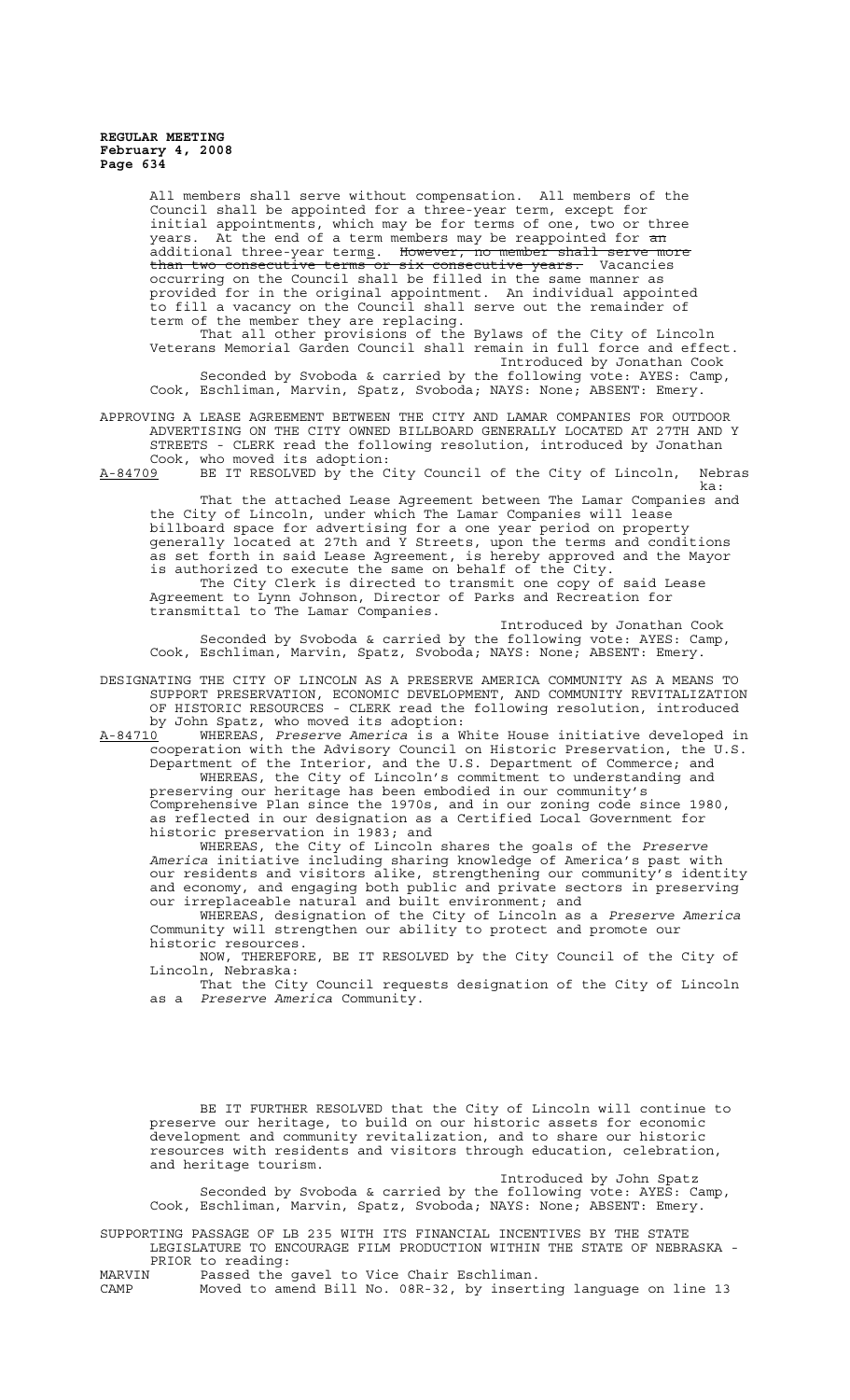after the words LB 235: , as it was originally introduced,. Seconded by Marvin & carried by the following vote: AYES: Camp, Cook, Eschliman, Marvin, Spatz; NAYS: Svoboda; ABSENT: Emery. CLERK Read the following amended resolution, introduced by Dan Marvin, who moved its adoption: <u>A-84711</u> WHEREAS, on January 9, 2008, the One Hundredth Legislature of the State of Nebraska, Second Session, convened; and WHEREAS, Lincoln Senator Danielle Nantkes introduced LB 235 during the One Hundredth Legislature, First Session; and WHEREAS, LB 235 provides incentives to companies that film movies, television programs or commercials in the State of Nebraska; and WHEREAS, thirty-seven states, including all of Nebraska's neighbors, offer some form of financial incentive for such filming; and WHEREAS, LB 235 is currently on Select File; and WHEREAS, LB 235, if passed, would be a valuable tool in encouraging film production in the State of Nebraska. NOW, THEREFORE, BE IT RESOLVED by the City Council of the City of Lincoln, Nebraska, that the City Council goes on record in support of LB 235, as it was originally introduced, with its financial incentives to encourage film production within the State of Nebraska and urges the Nebraska Legislature to adopt said legislation in the 2008 session. BE IT FURTHER RESOLVED that the City Council of the City of Lincoln intends to review City policies and ordinances, including portions of the Special Events Ordinance (Chapter 14.32 of the Lincoln Municipal Code), in order to further encourage film production in the City of Lincoln. BE IT FURTHER RESOLVED that the City Clerk is directed to send a copy of this resolution to the Nebraska Legislature. Introduced by Dan Marvin Seconded by Cook & carried by the following vote: AYES: Camp, Cook, Eschliman, Marvin, Spatz; NAYS: Svoboda; ABSENT: Emery.

ADOPTING THE LES 2008 RATE SCHEDULES, SERVICE REGULATIONS, AND COST ANALYSIS SUMMARY PROVIDING FOR A SYSTEM AVERAGE INCREASE OF 5.5 PERCENT, TO BE EFFECTIVE MARCH 1, 2008. (ACTION DATE: 2/11/08)

## **PETITIONS & COMMUNICATIONS**

SETTING THE HEARING DATE OF MONDAY, MARCH 3, 2008 AT 1:30 P.M. FOR THE APPLICATION OF THE FALLS, LLC DBA THE FALLS FOR A CLASS I LIQUOR LICENSE LOCATED AT 5925 ADAMS ST - CLERK read the following resolution, introduced by Robin Eschliman, who moved its adoption:

A-84712 BE IT RESOLVED by the City Council, of the City of Lincoln, that a hearing date is hereby set for Monday, March 3, 2008, at 1:30 p.m. or as soon thereafter as possible in the City Council Chambers, County-City Building, 555 S. 10th St., Lincoln, NE, for the application of The Falls, LLC dba The Falls for a Class I liquor license located at 5925 Adams St.

If the Police Dept. is unable to complete the investigation by said time, a new hearing date will be set. Introduced by Robin Eschliman Seconded by Svoboda & carried by the following vote: AYES: Camp, Cook, Eschliman, Marvin, Spatz, Svoboda; NAYS: None; ABSENT: Emery.

SETTING THE HEARING DATE OF MONDAY, MARCH 3, 2008 AT 1:30 P.M. FOR THE APPLICATION OF HY-VEE INC. DBA HY-VEE 2 FOR A CHANGE OF PREMISE OF THEIR EXISTING CLASS C LIQUOR LICENSE CURRENTLY LOCATED AT 2343 N. 48TH ST. TO THEIR NEW LOCATION DESCRIBED AS A ONE STORY IRREGULAR SHAPED BUILDING APPROX. 270 FT. X 361 FT. LOCATED AT 1601 N. 84TH ST - CLERK read the following resolution, introduced by Robin Eschliman, who moved its adoption:<br><u>A-84713</u> BE

BE IT RESOLVED by the City Council, of the City of Lincoln, that a hearing date is hereby set for Monday, March 3, 2008, at 1:30 p.m. or as soon thereafter as possible in the City Council Chambers, County-City Building, 555 S. 10th St., Lincoln, NE, for the application of Hy-Vee Inc. dba Hy-Vee 2 for a change of premise of their existing Class C liquor license currently located at 2343 N. 48<sup>th</sup> St. to their new location described as a one story irregular shaped building approx. 270 ft. x 361 ft. located at 1601 N.  $84^{th}$  St.

If the Police Dept. is unable to complete the investigation by said time, a new hearing date will be set.

Introduced by Robin Eschliman Seconded by Svoboda & carried by the following vote: AYES: Camp, Cook, Eschliman, Marvin, Spatz, Svoboda; NAYS: None; ABSENT: Emery.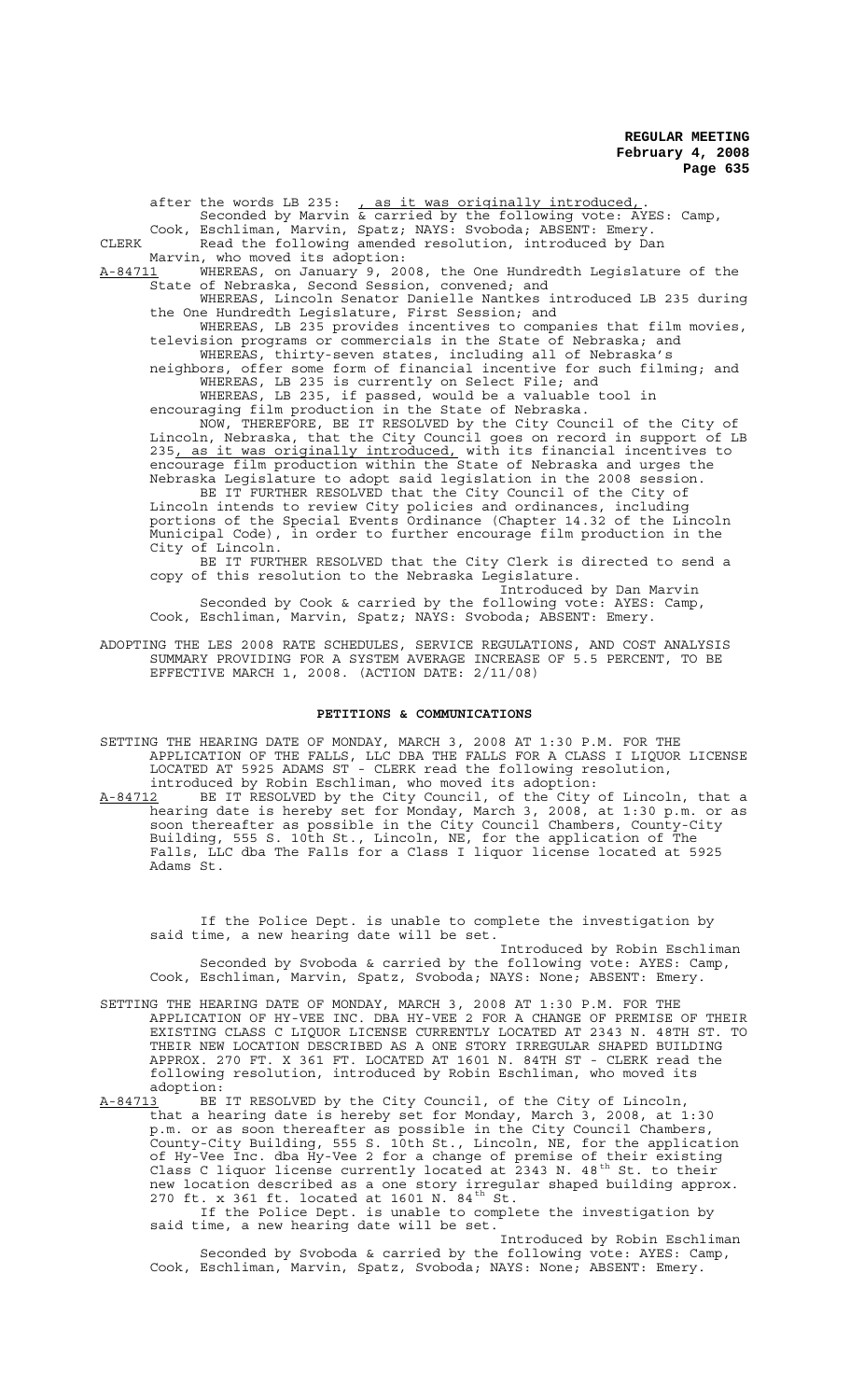SETTING THE HEARING DATE OF MONDAY, MARCH 3, 2008 AT 1:30 P.M. FOR THE APPLICATION OF GRATA LLC DBA GRATA FOR AN ADDITION TO PREMISE OF THEIR EXISTING CLASS C LIQUOR LICENSE ADDING A ONE STORY AREA APPROX. 64 FT. X 23 FT. LOCATED AT 2755 JAMIE LANE, SUITE 15 - CLERK read the following resolution, introduced by Robin Eschliman, who moved its adoption: A-84714 BE IT RESOLVED by the City Council, of the City of Lincoln, that a hearing date is hereby set for Monday, March 3, 2008, at 1:30 p.m. or as soon thereafter as possible in the City Council Chambers, County-City Building, 555 S. 10th St., Lincoln, NE, for the application of Grata, LLC dba Grata for an addition to premise of their existing Class C liquor license adding a one story area approx. 64 ft. x 23 ft. located at 2755 Jamie Lane, Suite 15. If the Police Dept. is unable to complete the investigation by said time, a new hearing date will be set. Introduced by Robin Eschliman Seconded by Svoboda & carried by the following vote: AYES: Camp, Cook, Eschliman, Marvin, Spatz, Svoboda; NAYS: None; ABSENT: Emery. THE FOLLOWING HAVE BEEN REFERRED TO THE PLANNING DEPARTMENT: Change of Zone No. 07060, Wilderness Heights Planned Unit Development - App. of Lincoln Federal Bancorp, from AG Agricultural District to B-2 Planned Neighborhood Business District for Wilderness Heights Planned Unit Development, and from AG Agricultural District to R-3 Residential District, on property generally located at S. 40th Street and Yankee Hill Road, for a Planned Unit Development District designation on the B-2 portion of said property, and for approval of a development plan which proposes modifications to the Zoning Ordinance, Land Subdivision Ordinance and City of Lincoln Design Standards to allow approximately 225,000 square feet of commercial floor area and approximately 60 dwelling units. Change of Zone No. 08001 - App. of Hartland Homes, Inc., from AG Agricultural District to H-4 General Commercial District on property generally located at N. 56th Street and Alvo Road. Change of Zone No. 08002 - App. of Chris Pischel, from R-2 Residential District to B-1 Local Business District on property generally located at SW 6th Street and West A Street. Change of Zone No. 08003 - App. of Chris Pischel, from O-2 Suburban Office District to B-3 Commercial District on property generally located at S. 48th Street and Meredeth Street. Change of Zone No. 08004 - App. of Chris Pischel, from R-T Residential Transition District to B-1 Local Business District on property generally located at N. 48th Street and Fremont Street. Change of Zone No. 08005 - Req. by the Director of Planning, amending Section 27.63.280 of the Lincoln Municipal Code relating to Zoning Code Special Permits, to allow a special permit to be granted for the expansion or enlargement of premises devoted to or occupied by building or structures, the use of which constitutes a nonconforming or nonstandard use, and repealing Section 27.63.280 of the Lincoln Municipal Code as hitherto existing. Special Permit No. 08001 - App. of Kabredlo's Inc., for the authority to sell alcoholic beverages for consumption off the premises on property generally located at NW 48th Street and West Adams Street. Special Permit No. 08002 - App. of Kabredlo's Inc., for the authority to sell alcoholic beverages for consumption off the premises on property located at 2500 NW 12th Street. Special Permit No. 08003 - App. of Mike McKeeman, to allow for seasonal outdoor sales on property generally located at S. 84th Street and Old Cheney Road. Special Permit No. 08004 - App. of Land Construction Inc., for extraction of soil on property located at 3601 Waverly Road. Special Permit No. 08005 - App. of David and Mary Jo Cassner, for an early childhood care facility on property generally located at S. 56th Street and Pine Lake Road. Special Permit No. 08006 - App. of Chris Pischel, for the expansion of a non-conforming use on property generally located at SW 6th Street and West A Street. Special Permit No. 08007 - App. of Chris Pischel, for the expansion of a non-conforming use on property generally located at S. 48th Street and Meredeth Street. Special Permit No. 08008 - App. of Chris Pischel, for the expansion of a non-conforming use on property generally located at N. 48th Street and Fremont Street.

**REPORTS OF CITY OFFICERS - NONE**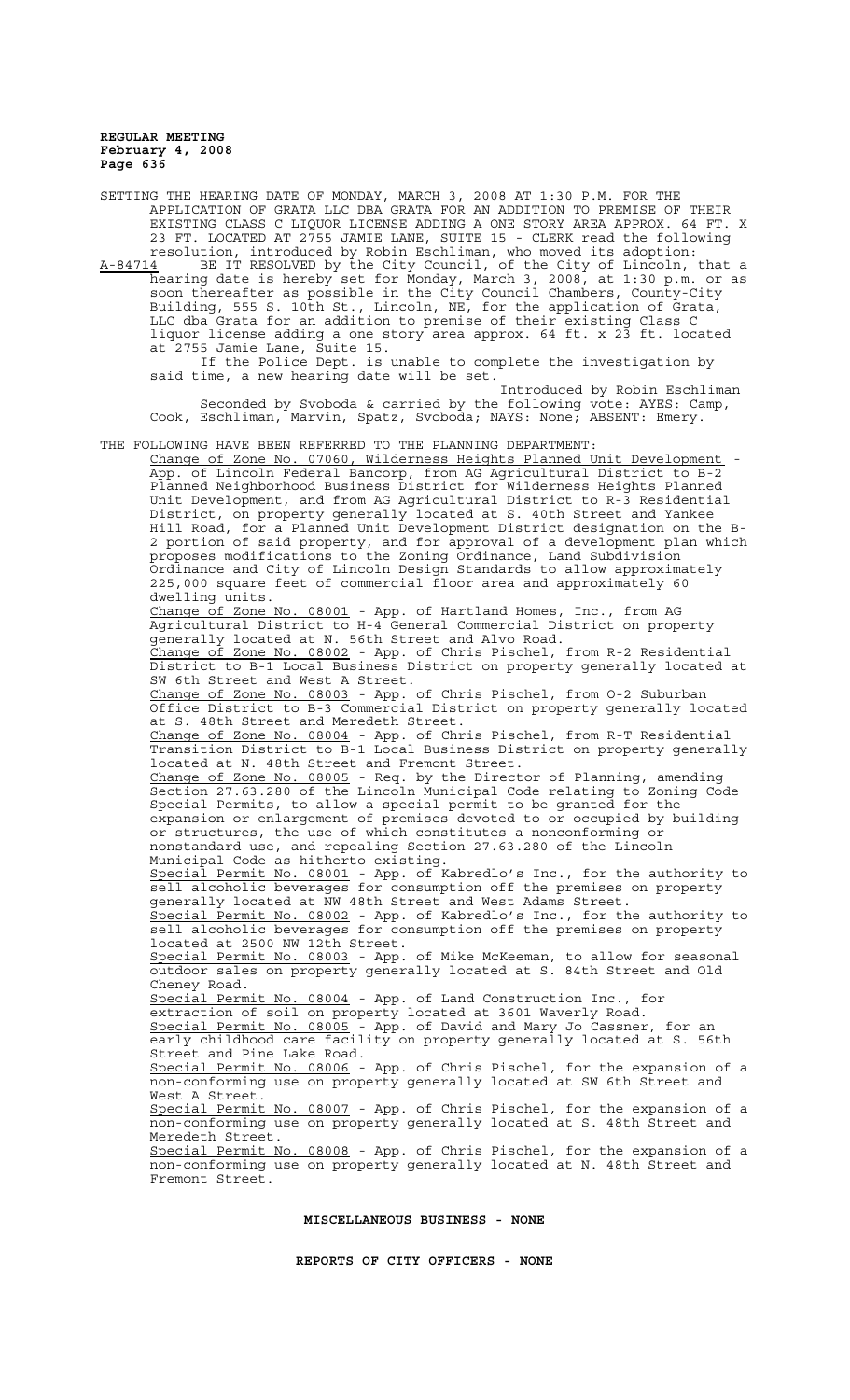# **ORDINANCE - 1ST READING & RELATED RESOLUTIONS (AS REQUIRED)**

APPROVING AN INTERLOCAL AGREEMENT BETWEEN THE CITY AND COUNTY FOR THE IMPROVEMENT OF ALVO ROAD GENERALLY FROM N.W. 12TH STREET TO N. 16TH STREET, AND N. 14TH STREET NORTH AND SOUTH OF ALVO ROAD. (RELATED ITEMS: 08R-37, 08R-38, 08-9) (ACTION DATE: 2/11/08)

- APPROVING THE SECOND AMENDMENT TO THE FALLBROOK ANNEXATION AGREEMENT BETWEEN THE CITY AND NEBCO, INC. FOR THE IMPROVEMENT OF ALVO ROAD GENERALLY FROM N.W. 12TH STREET TO N. 1ST STREET, AND THE FUTURE DESIGN OF N.W. 12TH STREET FROM ALVO ROAD TO HIGHWAY 34. (RELATED ITEMS: 08R-37, 08R-38, 08-9) (ACTION DATE: 2/11/08)
- AMENDING THE HIGHWAY ALLOCATION BOND ORDINANCE #18863 TO REVISE THE PROJECT DESCRIPTION FOR ALVO ROAD TO INCLUDE THE IMPROVEMENT OF ALVO ROAD GENERALLY FROM N.W. 12TH STREET TO N. 16TH STREET, AND N. 14TH STREET NORTH AND SOUTH OF ALVO ROAD. (RELATED ITEMS: 08R-37, 08R-38, 08-9) (ACTION DATE: 2/25/08) - CLERK read an ordinance, introduced by Robin Eschliman, amending Ordinance No. 18863 by amending Section 1 to revise the project description for Project No. 902270 to provide that the Alvo Road improvements shall be from N.W. 12th Street to N. 16th Street and to also provide for improvements to N. 14th Street; and by repealing Section 1 of Ordinance No. 18863 as hitherto existing, the first time.

## **ORDINANCES - 3RD READING & RELATED RESOLUTIONS (as required) - NONE**

#### **RESOLUTIONS - ACTION ONLY**

APPLICATION OF PEKING PALACE LINCOLN, INC. DBA PEKING PALACE FOR A CLASS I LIQUOR LICENSE AT 8341 O STREET. (1/28/08 - ACTION DELAYED 1 WK. TO 2/4/08) - CLERK read the following resolution, introduced by Jon Camp, who moved its adoption for approval:

A-84715 BE IT RESOLVED by the City Council of the City of Lincoln, Nebraska:

That after hearing duly had as required by law, consideration of the facts of this application, the Nebraska Liquor Control Act, and the pertinent City ordinances, the City Council recommends that the application of Peking Palace Lincoln, Inc. dba Peking Palace for a Class "I" liquor license at 8341 O Street, Lincoln, Nebraska, for the license period ending April 30, 2008, be approved with the condition that the premise complies in every respect with all city and state regulations. The City Clerk is directed to transmit a copy of this resolution to the Nebraska Liquor Control Commission.

Introduced by Jon Camp Seconded by Svoboda & carried by the following vote: AYES: Camp, Cook, Eschliman, Marvin, Spatz, Svoboda; NAYS: None; ABSENT: Emery.

MANAGER APPLICATION OF TRUNG LUU FOR PEKING PALACE LINCOLN, INC. DBA PEKING PALACE AT 8341 O STREET. (1/28/08 - ACTION DELAYED 1 WK. TO 2/4/08) - CLERK read the following resolution, introduced by Jon Camp, who moved

its adoption for approval:<br>A-84716 WHEREAS, Peking Pala A-84716 MHEREAS, Peking Palace Lincoln, Inc. dba Peking Palace located at 8341 O Street, Lincoln, Nebraska has been approved for a Retail Class "I" liquor license, and now requests that Trung Luu be named manager; WHEREAS, Trung Luu appears to be a fit and proper person to manage

said business. NOW, THEREFORE, BE IT RESOLVED by the City Council of the City of Lincoln, Nebraska:

That after hearing duly had as required by law, consideration of the facts of this application, the Nebraska Liquor Control Act, and the pertinent City ordinances, the City Council recommends that Trung Luu be approved as manager of this business for said licensee. The City Clerk is directed to transmit a copy of this resolution to the Nebraska Liquor Control Commission.

Introduced by Jon Camp Seconded by Svoboda & carried by the following vote: AYES: Camp, Cook, Eschliman, Marvin, Spatz, Svoboda; NAYS: None; ABSENT: Emery.

APPLICATION OF BLACK CADILLAC, INC. DBA LIBATIONS TOO FOR A CLASS C LIQUOR LICENSE AT 5310 S. 56TH STREET, SUITE 1. (1/28/08 - ACTION DELAYED 1 WK. TO 2/4/08) - CLERK read the following resolution, introduced by Jon Camp, who moved its adoption for approval:

A-84717 BE IT RESOLVED by the City Council of the City of Lincoln,  $A-84717$  BE

That after hearing duly had as required by law, consideration of the facts of this application, the Nebraska Liquor Control Act, and the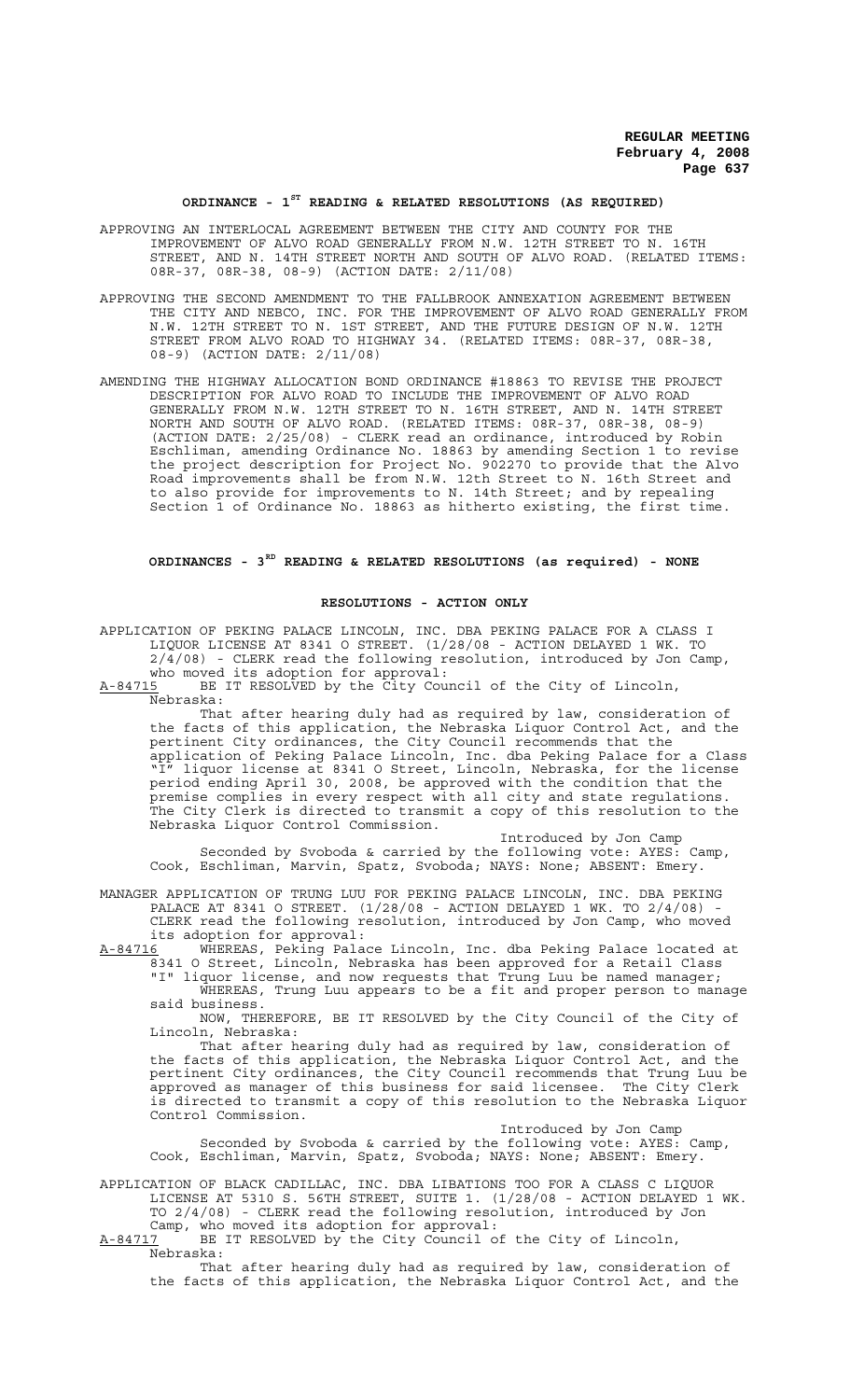pertinent City ordinances, the City Council recommends that the application of Black Cadillac, Inc. dba Libations Too for a Class "C" liquor license at 5310 S. 56th Street, Suite 1, Lincoln, Nebraska, for the license period ending October 31, 2008, be approved with the condition that the premise complies in every respect with all city and<br>state regulations. The City Clerk is directed to transmit a copy of state regulations. The City Clerk is directed to transmit a copy of this resolution to the Nebraska Liquor Control Commission. Introduced by Jon Camp

Seconded by Svoboda & carried by the following vote: AYES: Camp, Cook, Eschliman, Marvin, Spatz, Svoboda; NAYS: None; ABSENT: Emery.

MANAGER APPLICATION OF PAUL J. MILONI FOR BLACK CADILLAC, INC. DBA LIBATIONS TOO AT 5310 S. 56TH STREET, SUITE 1. (1/28/08 - ACTION DELAYED 1 WK. TO 2/4/08) - CLERK read the following resolution, introduced by Jon Camp,

who moved its adoption for approval:<br>A-84718 WHEREAS, Black Cadillac, Inc. A-84718 WHEREAS, Black Cadillac, Inc. dba Libations Too located at 5310 S. 56th Street, Lincoln, Nebraska has been approved for a Retail Class "C" liquor license, and now requests that Paul J. Miloni be named manager;

WHEREAS, Paul J. Miloni appears to be a fit and proper person to manage said business. NOW, THEREFORE, BE IT RESOLVED by the City Council of the City of

Lincoln, Nebraska:

That after hearing duly had as required by law, consideration of the facts of this application, the Nebraska Liquor Control Act, and the pertinent City ordinances, the City Council recommends that Paul J. Miloni be approved as manager of this business for said licensee. The City Clerk is directed to transmit a copy of this resolution to the Nebraska Liquor Control Commission.

Introduced by Jon Camp Seconded by Svoboda & carried by the following vote: AYES: Camp, Cook, Eschliman, Marvin, Spatz, Svoboda; NAYS: None; ABSENT: Emery.

#### **RECONSIDERATION**

AMENDING RESOLUTION NO. A-70031 ADOPTED ON APRIL 15, 1985 TO WAIVE THE REQUIREMENT THAT SUBDIVISION OF THE PROPERTY BE ACCOMPLISHED BY THE CITY'S FORMAL PLATTING PROCEDURES WHEN A STREET IS NEEDED WITHIN THE AREA OF THE PROPOSED LOTS IN ORDER TO ALLOW FOR THE ADMINISTRATIVE SUBDIVISION OF PROPERTY GENERALLY LOCATED AT SHAMROCK ROAD AND S. 70TH STREET. (AMENDED, 7-0; LOST AS AMENDED, 2-5; ESCHLIMAN & SVOBODA ASSENTING; #38-4561)

CAMP Moved to Reconsider Bill No. 08R-22.

Seconded by Svoboda & carried by the following vote: AYES: Camp, Cook, Eschliman, Marvin, Spatz, Svoboda; NAYS: None; ABSENT: Emery.

CAMP Moved to allow Bill No. 08R-22 to have Public Hearing & Action on 2/11/08.

Seconded by Cook & carried by the following vote: AYES: Camp, Cook, Eschliman, Marvin, Spatz, Svoboda; NAYS: None; ABSENT: Emery.

# **REGISTERED TO SPEAK SESSION - NONE**

# **OPEN MICROPHONE SESSION - NONE**

#### **MISCELLANEOUS BUSINESS**

### **PENDING -**

CAMP Moved to extend the Pending List to February 11, 2008. Seconded by Svoboda & carried by the following vote: AYES: Camp, Cook, Eschliman, Marvin, Spatz, Svoboda; NAYS: None; ABSENT: Emery.

### **UPCOMING RESOLUTIONS -**

CAMP Moved to approve the resolutions to have Public Hearing on February 11, 2008. Seconded by Svoboda & carried by the following vote: AYES: Camp, Cook, Eschliman, Marvin, Spatz, Svoboda; NAYS: None; ABSENT: Emery.